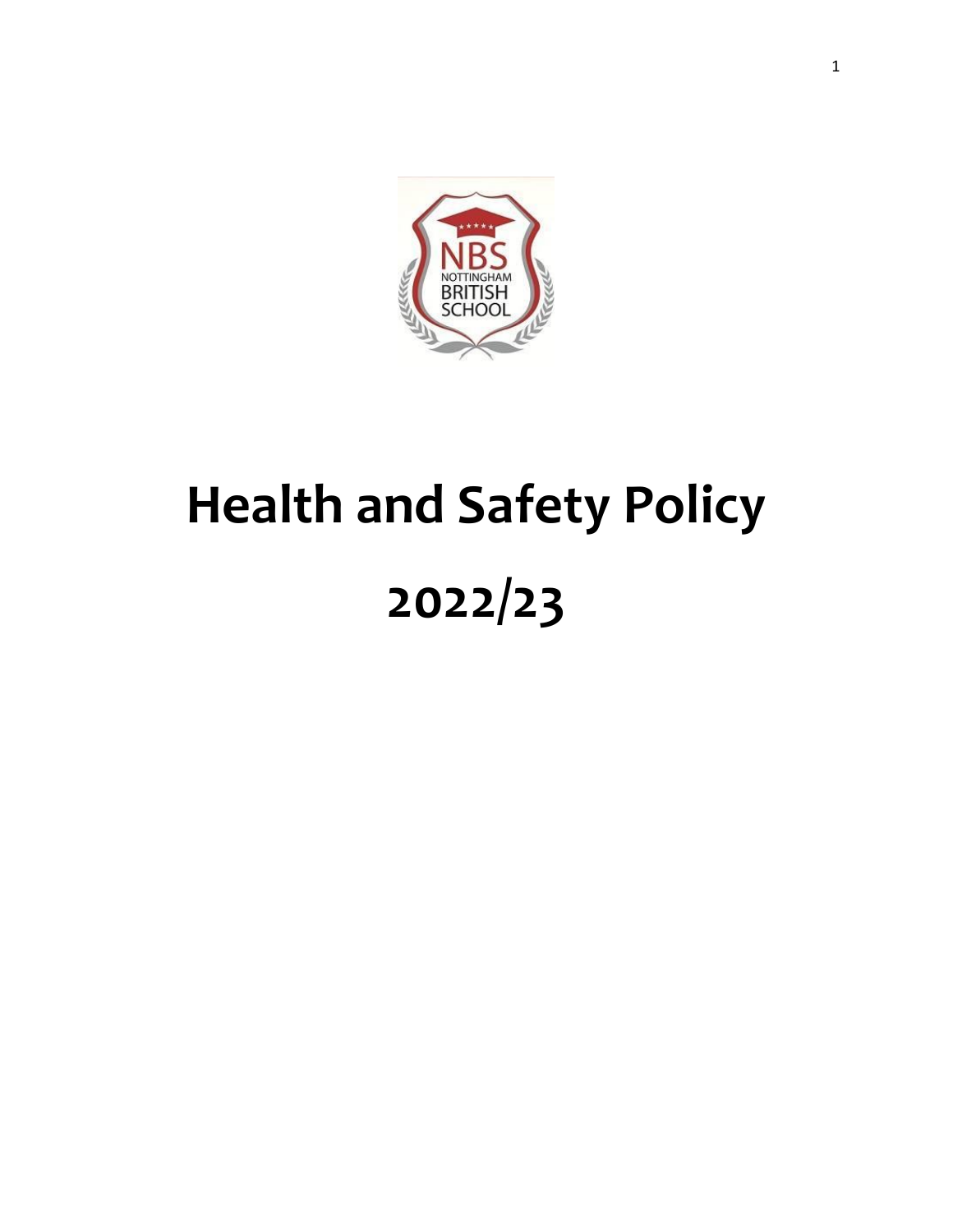## **Introduction**

Health and safety is of vital importance to the staff, students and visitors of Nottingham British School and we will take all reasonable steps to provide a safe, secure and caring environment for students, staff and visitors at all times. All personal data/information maintained in this respect will be held in the strictest confidence.

## Responsibilities

The Owners and Director share with the Principal overall responsibility for health and safety within the school campus.

At NBS we will:

- Ensure health and safety has a high profile
- Ensure adequate resources for health and safety are available
- Monitor and review the health and safety policy annually
- Agree to appropriate training for staff in relation to health and safety
- Monitor health and safety within the school campus
- Develop a health and safety culture throughout the school
- Will continually monitor the school grounds, classrooms and premises informing the Principal of health and safety issues

## The Principal will:

- Walk around the school, each week for health and safety purposes and inform the Director/Owners of issues that need to be addressed
- Ensure staff are aware of their responsibilities
- Induct all new staff in health and safety procedures and associated contingency plans
- Use the School Maintenance Record File to record any Health and Safety/Maintenance issues and ensure this is passed to the Director and Owners immediately
- Ensure firefighting equipment and alarm systems are maintained regularly and recorded in the fire book
- Liaise with PE, science and design technology staff to ensure equipment is safe

## All staff will:

- Support the implementation of health and safety arrangements
- Take reasonable care of themselves and others in their care
- Ensure that their classroom or work area is safe
- Report shortcomings to the Principal immediately so they can be recorded in the File and it can be rectified
- All staff will carry out monitoring on a day to day basis of their working areas
- Fire exits will remain clear at all times and fire doors closed
- Students will not be in a classroom or elsewhere (except the toilets) unsupervised at any time
- Scissors, craft knives, glue or any potential hazard must be stored in a locked cupboard
- All classrooms will be well-ventilated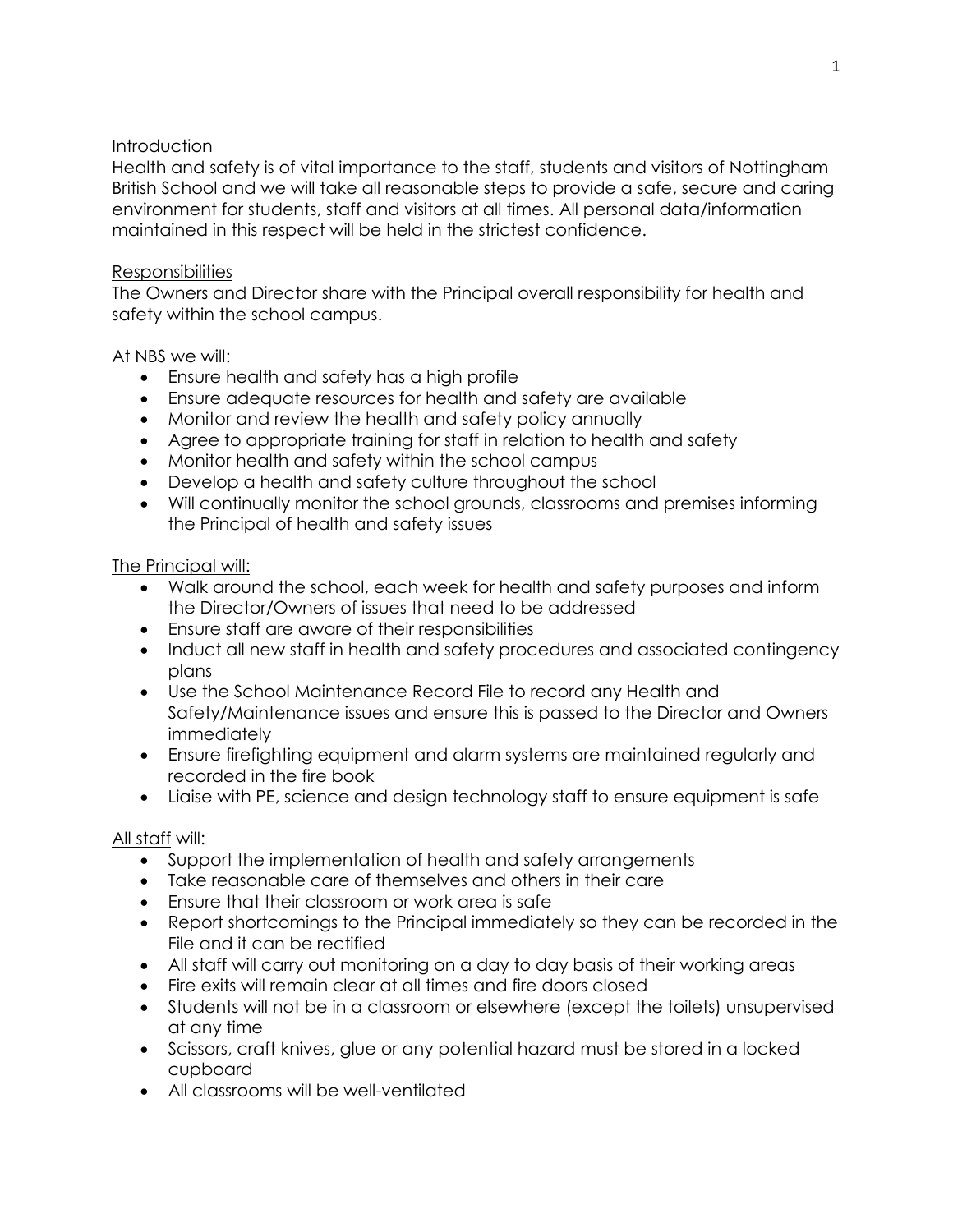- Students will be encouraged to drink water frequently throughout the day so as to stay well hydrated.
- Be aware of any student leaving the classroom ensuring use of the toilet/water badge provided
- Lead groups/classes when moving around the building, e.g. going to break
- Will be ready to receive students at the beginning of each session
- inform the Principal/Director immediately if at any time a student is thought to be missing
- Are responsible for making sure that their classroom are clear of students during break times

## General Health and Safety Arrangements Smoking is only permitted in the designated area

# **Equipment**

- Staff should follow the guidance on using controlled or hazardous substances in PE, science, technology and art
- Any equipment in school should be used safely and for its intended purpose only.
- Equipment identified as defective should be taken out of use immediately labelled accordingly and brought to the Principal in order that arrangements for repairs or replacement can be made
- No second-hand equipment must be introduced to school without the former agreement of the Director
- Any electrical equipment used in outside areas must be attached to the electric supply through an RCD, and any lead should be covered by mats to allow safe passage over the wire.
- Electrical sockets should be switched off before a plug is removed.
- Hazardous substances, such as glazes, cleaning materials, and KS3 chemicals etc., should be kept locked in appropriate storage areas

# Curriculum - Use of Resources

- All students will change into suitable clothing for the activity in which they will participate
- The wearing of jewellery, make-up and nail varnish is not permitted within the school. If ears are pierced, studs only may be worn but must be removed or taped over for P.E. A watch may be worn if it is named and not of any great value.
- Teachers will collect all such items prior to the PE lesson and store them safely in a locked drawer.

# General Safety

- In order to improve safety for everyone in school, measures have been taken to restrict access into the school building.
- All staff and students should wear their ID badges at all times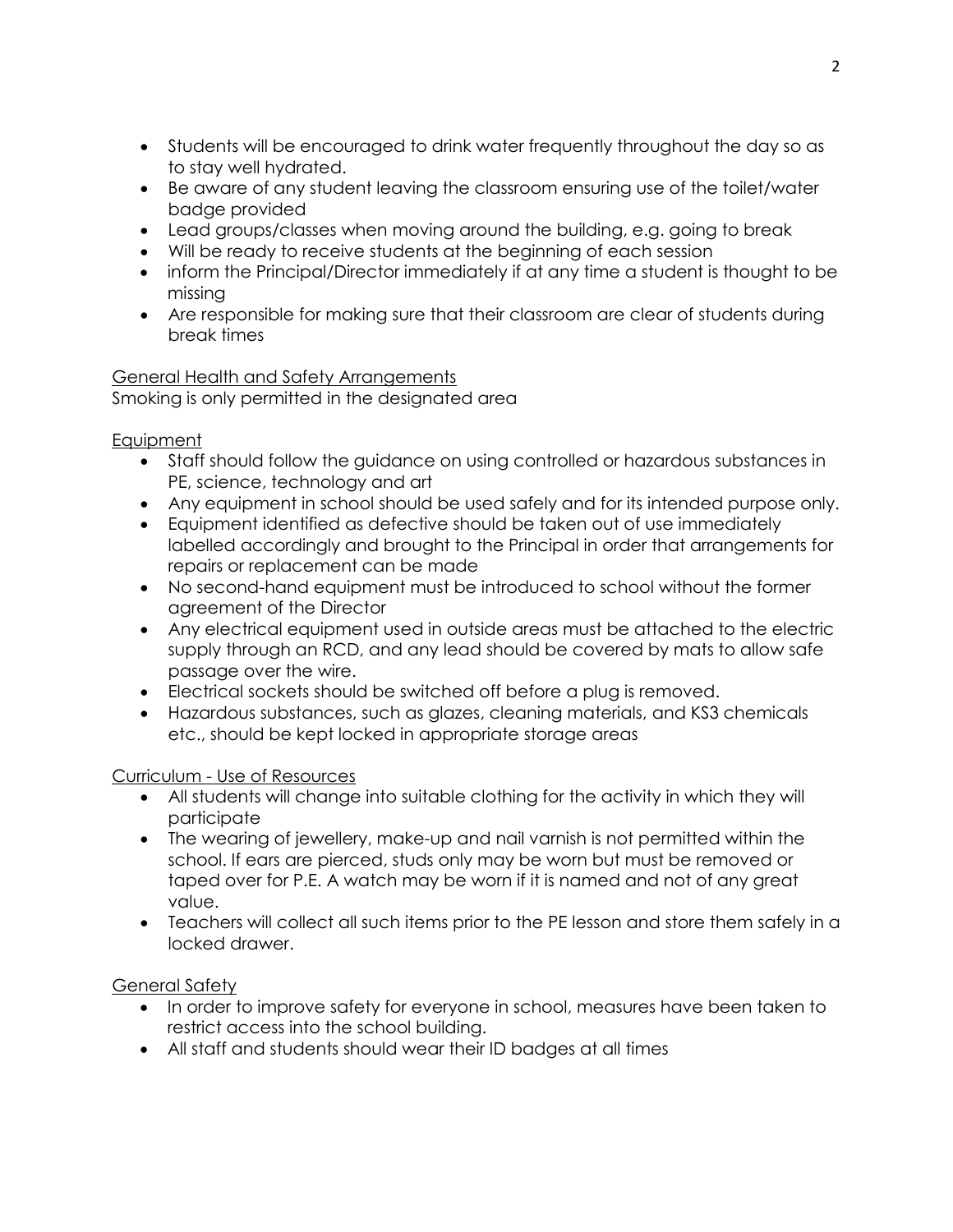- All parents and visitors must report to the school office and sign the visitor's book where they will be issued with a visitor's badge in exchange for their Civil ID. All visitors must sign out when leaving the school building
- Any adults on site who do not work in the school and who are not wearing a visitors badge must be reported to the Director immediately
- All staff should avoid lone working wherever possible by arranging for a colleague to also be on site. You should also inform the Principal if you are working alone
- Where lone working is unavoidable staff should ensure that all outside doors are locked and curtains/blinds are closed when it is dark
- Fire doors must be unlocked when staff are working on the premises,
- When two or more people work late they should try to leave the building together
- No member of staff or student may leave the school premises during the day without consent from the Principal for Fire purposes
- Finger print scanning must be done at the beginning and end of the day

## Evacuation Procedures

Evacuation procedures are practised at least half termly and reviewed annually or more regularly if appropriate.

## First Aid

Health and Accidents to students or staff

- School staff are expected to take reasonable action as responsible adults, to deal initially with the injury before the student receives professional medical treatment.
- The school has a trained nurse who is stationed in the medical room
- Disposable gloves should always be used when dealing with blood or other bodily excrements and then be placed in the incinerator medical bin in the nurse station
- First aid boxes are stationed on each floor. First aid kits for school field trips and journeys are stored in the Principal's office and must be taken on any field trip
- If a student receives a bump to the head, the parents will be contacted immediately and given the option of coming to school to check the student themselves or leaving the student to recover and return to class. This conversation must be recorded
- A note should be made in the Accident Book, which is kept in the medical room, of **all** injuries and actions taken. Serious accidents may requirement statements from all staff involved. Any student that goes home due to illness or injury should be recorded as having done so and the class/subject teacher informed
- Accidents to staff must also be reported and a record kept in the Accident Book, which is kept in the nurse's station

Medication Policy

 If a student requires prescribed medicines whilst in school, the nurse will administer these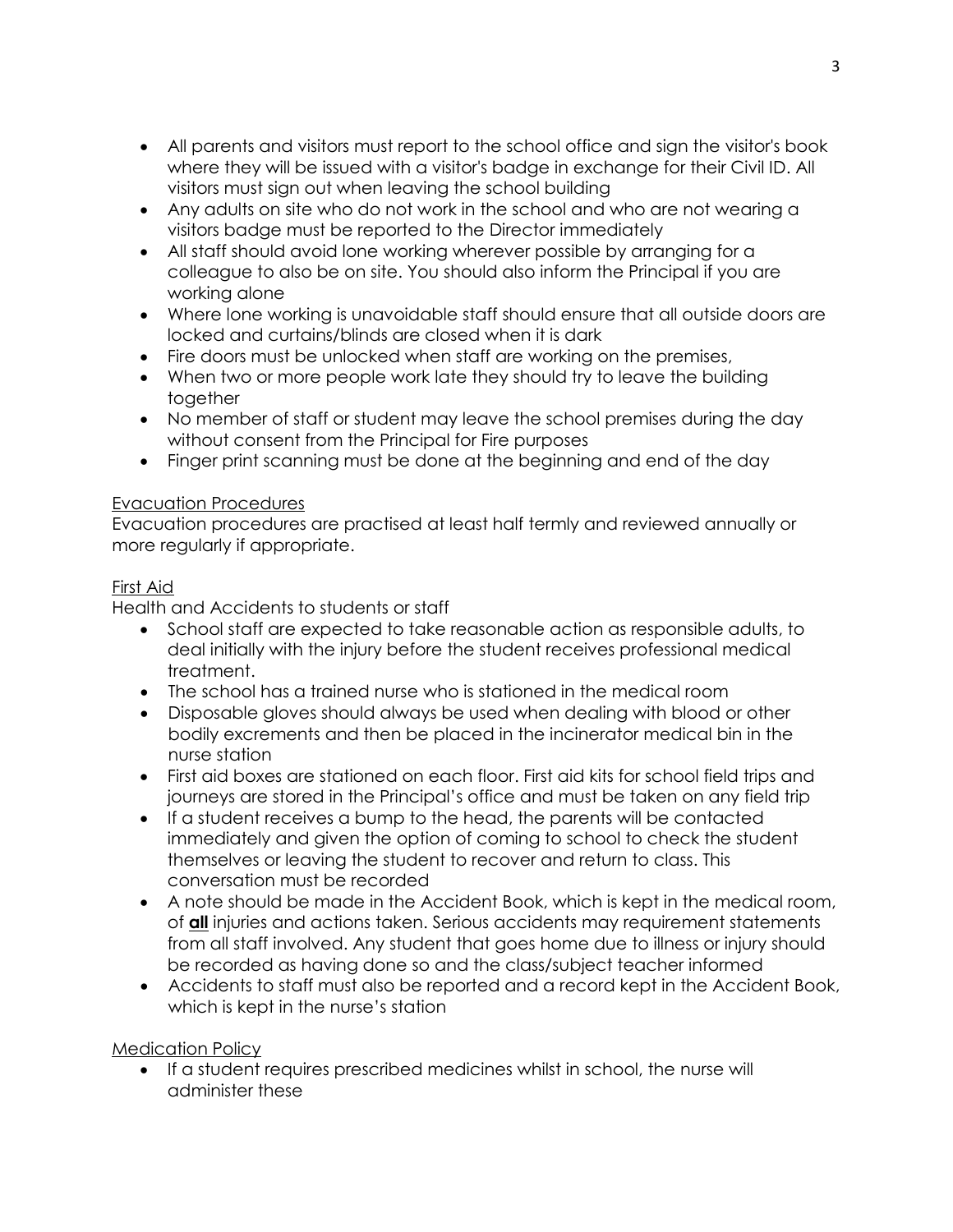- All medication should be stored safely in the medical room in a fridge if required
- All medication, except inhalers, must be recorded when taken
- It is the responsibility of the class teachers to ensure students have access to inhalers/medicines on any off-site visits.

# Allergies

• Information about students who suffer from an allergy will be notified to relevant staff. Class teachers are issued with lists informing of any medical issues concerning students. Class teachers will be trained in the use of an Epi Pen when necessary

# Contagious Diseases

 Outbreaks of notable diseases will be published to staff and the students will be sent home immediately

# Staff Health and Welfare

- Any member of staff who feels they may be suffering from stress should discuss their concerns with the Principal as soon as possible.
- A list of emergency contact names and phone numbers for all staff is held in the Principal's office

# Safety

- All staff have a responsibility to be mindful of their own safety when putting up displays and moving equipment or furniture
- Staff should not climb on chairs or tables. A stepladder is available for use
- Both staff and students should take care when moving or lifting equipment. If in doubt seek help

# VDU Operators

 Admin staff using VDUs should vary their work routines and follow guidance on regular eye tests. A 20-minute break should be taken after 2 hours of continual use

# Off Site Activities

- Any visit off site must be approved by the Principal or Director
- For any visit to take place off the school site, a letter home requesting permission is required
- For any school visit, the Ministry must be informed
- At the start of the year parents are asked to give emergency contact names and phone numbers to be used in an emergency
- One copy of the official list of the students and adults in the party on a school visit and their contact numbers must be kept in the Principal's office. The list(s) should also include the registration number of any vehicle(s) involved
- If the party is travelling on two or more coaches it should be clear on the official list of students and adults who is travelling on which coach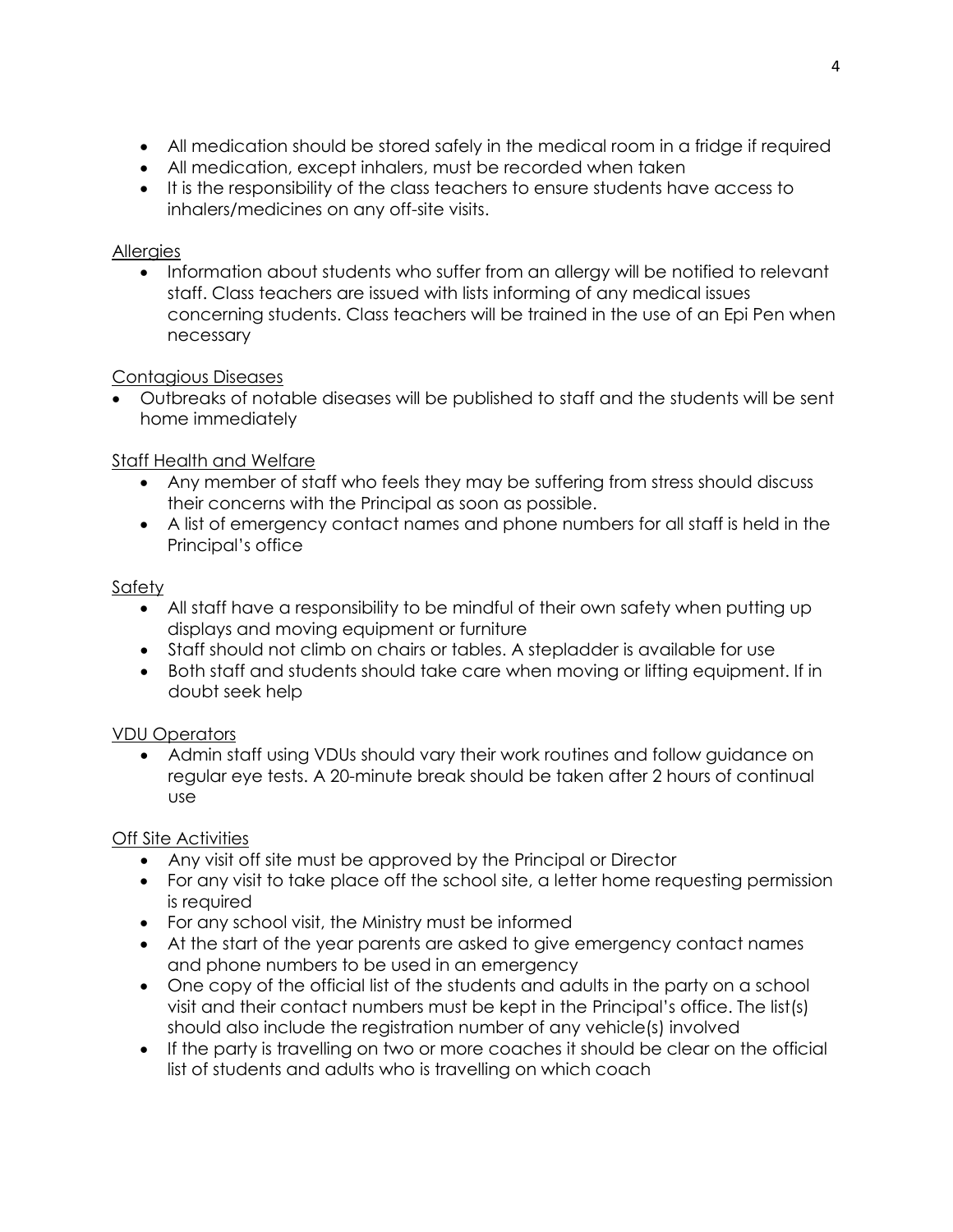- Each adult on the visit should have a copy of the list and a copy should also be left with the driver at the front of the coach
- The student: adult ratio recommended for the activity must be met
- All coaches hired by the school will have seat belts fitted and adults should ensure that they are used by all staff and students at all times
- Adults must base themselves in different parts of the vehicle to minimise the risk of all adults being injured
- Students should not sit in the front seats of the coach nor in the centre back seat unless they have a 3-point seat belt or by an emergency exit
- Students are not allowed to eat or drink on coaches and should sit still not distracting the driver or drivers of other vehicles
- On a visit involving transport the following should be easily accessible: Plastic gloves; First aid kit (containing official list of adults and students on the party, plus the school name and telephone number); Drinking water and beaker; Paper towels and tissues; and sick bags

NB: The class teachers are responsible for ensuring students have access to inhalers and their medication where necessary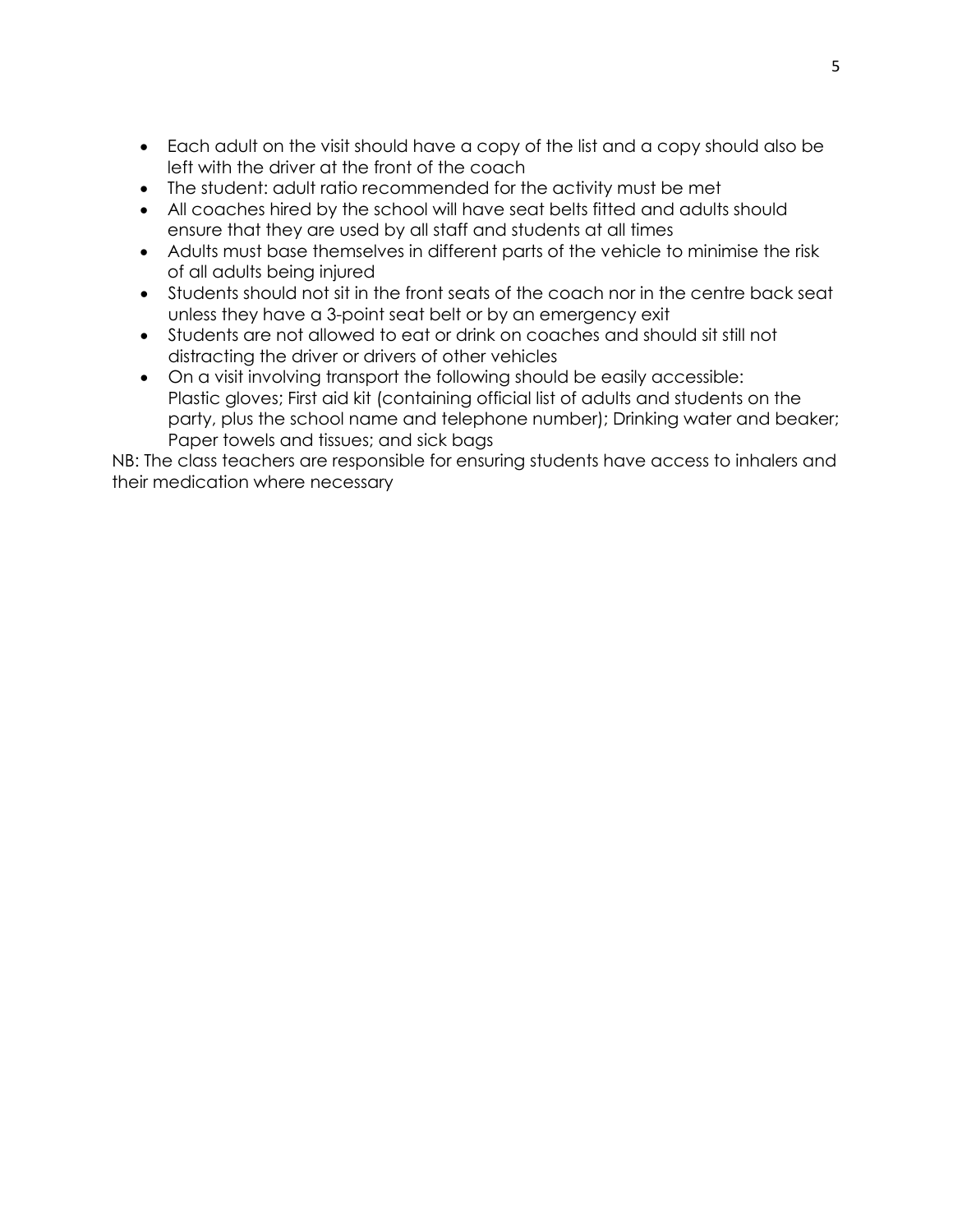## Fire Policy Statement

Nottingham British School will provide a safe and healthy working environment with respect to fire safety in its establishments

The Principal will be responsible for:

- Checking all fire doors are free from obstructions and slip/trip hazards
- Checking all escape routes are clear
- Checking all fire doors can be opened quickly and easily
- Checking all fire resisting doors close properly
- Checking no fire resisting doors are wedged or propped open
- Rubbish and waste materials are not being allowed to accumulate
- There is no storage, especially combustible materials, in unsuitable locations (corridors or electric intake rooms)
- Waste containers stored externally in a secure compound

Responsibilities:

Classrooms – class teachers should close windows and the door when all students have departed

Medical Room and clinic area – School Nurse

Phoning fire service – Director/Principal

Unlocking gates to allow access – Security

Registers – class teachers

Visitors' book – Reception

The fire alarm is tested weekly on Sundays at 08.30 and recorded in the Fire book A fire drill is completed at least once a half term. A record of this is kept in the Fire log book

A fire safety risk assessment is carried out by the Principal each half term. A report is then presented to the Director and Owners.

Systems and extinguishers are checked on a regular basis and recorded in the Fire log book

The Principal will be responsible for the upkeep of the Fire log book and health and safety log book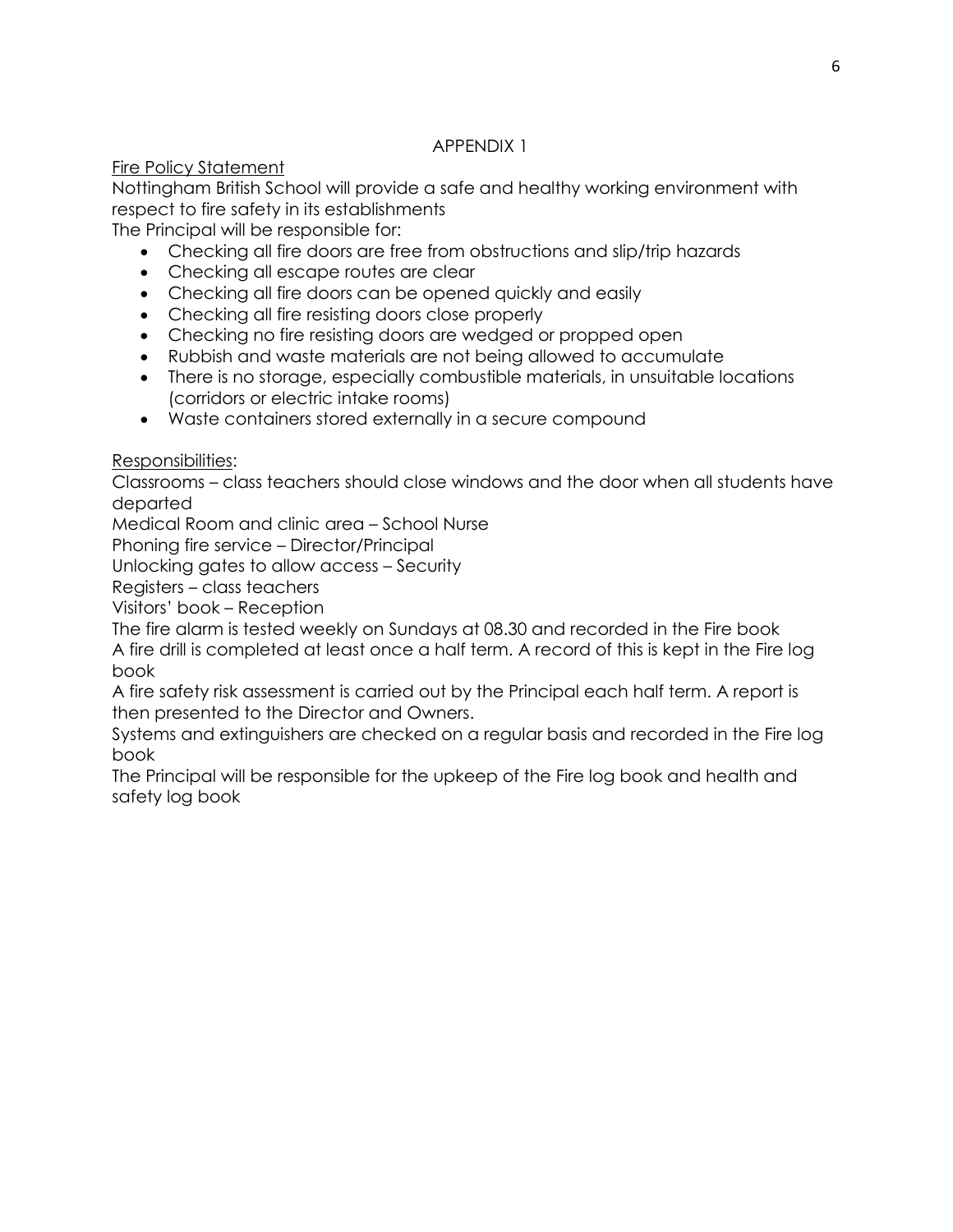## Evacuation Procedures

The overall aim is to save lives and therefore effective evacuation is of paramount importance. Staff are not expected to fight fire nor should they go back into the building.

Anyone discovering fire or smoke should raise the alarm by breaking the glass at the nearest alarm point.

Fire drills are carried out at least once a half term and recorded in the Fire log book

# On hearing the alarm:

The teacher must ensure that the classroom is empty of students, windows are closed, lights are switched off, the door is closed and they have the class register and red/green card before leaving. Place the 'All Clear' notice on the door handle Direct students to walk quietly to the nearest clear exit and then walk quietly in single file to the Assembly Points

Students line up and teachers check all students are present

Hold up the green side of the card if all students are present, the red side if 1 or more students are missing

Everyone on site, students and adults, must leave by the nearest clear exit The school nurse will check that the medical room is empty and bring any medication that may be required

The Director/Principal will call the fire brigade

Classes should stand still and quiet until asked to re-enter the building by the Principal/Director

NB: As the attendance register reflects the true number of students in school at the start of the morning or afternoon, it is important that it is completed quickly and accurately and kept visible with the red/green card. Please ensure that students arriving after registration have been recorded as present

Teachers should be mindful of any student that is later taken off site for illness or an appointment and record that they are absent

If any visitors are present the adult with whom they are working should ensure that they know what to do.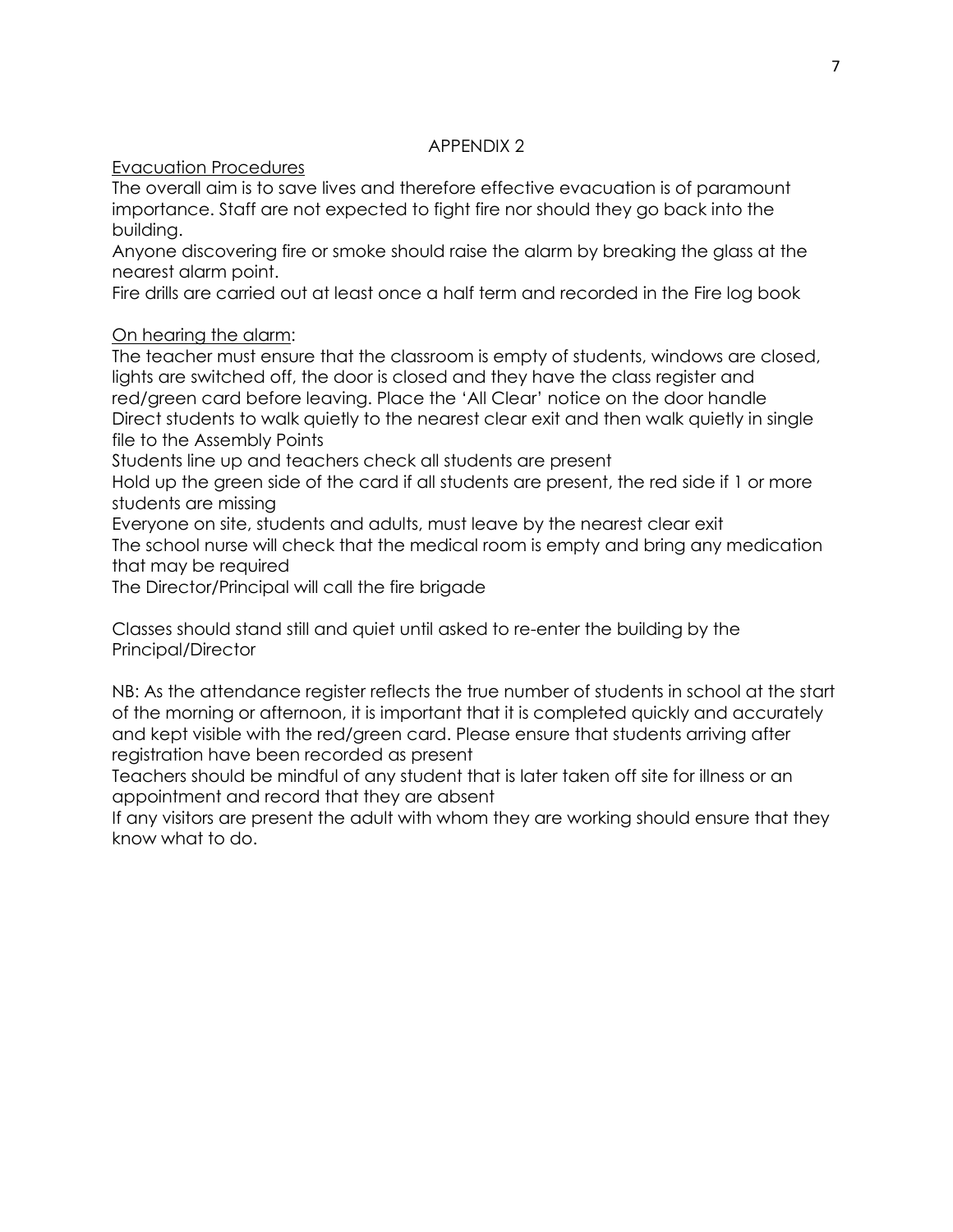Critical Incident: Planned Response Road Traffic Accident involving Students/Accident during School Trips

Immediate action:

Remove students from danger if possible/appropriate contact emergency services Bring students back to school as soon as possible Obtain accurate information and inform school (uncertainty breeds rumour which adds to distress)

#### Action as soon as possible:

The school (most likely the Director/Principal) will contact families of those involved. Contact lists are kept in the school office

If there is death or serious injury the police with the Director will inform parents A mobile/office phone will be used as an outgoing line to leave the main office line free if it is expected that many parents will be trying to contact the school

Give the same level of information to everyone. The Director and Principal will be responsible for drafting of a script

The Direrctor will make a careful note of those parents who still need to be informed. If support is required a designated support assistant will help

The Director and Principal will inform staff and students. Students be told in classes. Only facts should be given, do not speculate on the causes and consequences. The Director will keep the owners updated. Press or media will not be allowed onto school premises

If there is need for an assembly point the school theatre should be used. Water will be made in available.